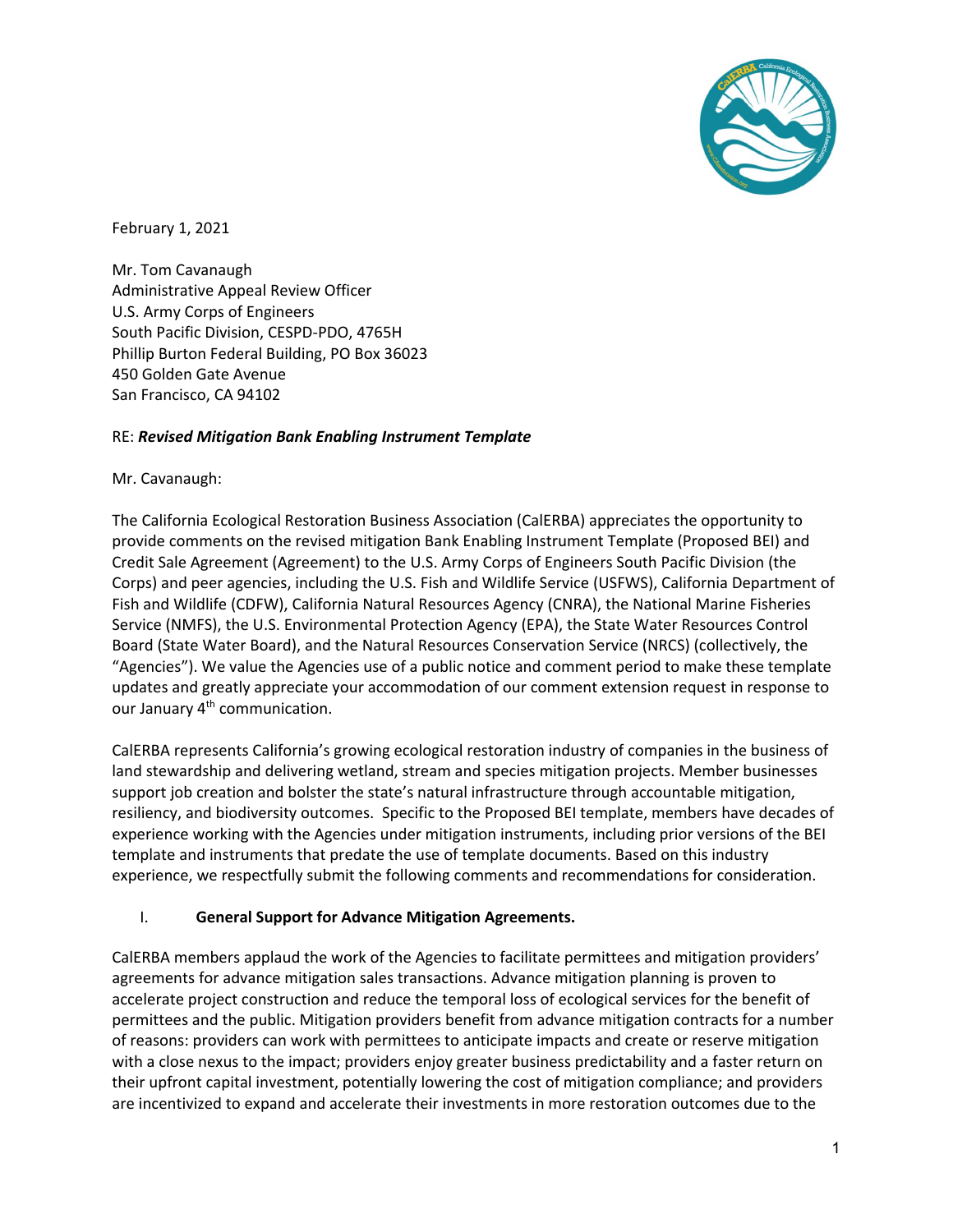certainty afforded by advance mitigation contracts. Incentivizing additional mitigation banks throughout the state is critical to balancing conservation with infrastructure development and will offer regulators more reliable options to respond to permittees' needs. Advance mitigation furthers California's "Cutting Green Tape" (CGT) and Executive Order N-82-20 (EO 30x30) goals, while also improving existing mitigation dynamics between permittees and providers. For these reasons, CalERBA overall supports the Agencies' updates to the BEI to better facilitate advance mitigation agreements.

### **II. Support for change to Interim Management Plan.**

l

CalERBA supports incorporation of the Interim Management Plan information into the Development Plan exhibit and the deletion of a separate Interim Management Plan in the list of required exhibits. This change eliminates redundancy and condenses the presentation of information to facilitate a more streamlined Agency review.

### **III. Recommendation: Revise Timing for Release of Performance Security to Better Match Risk and Improve Incentives for Additional Mitigation Projects.**

CalERBA recommends that the Agencies revise the Proposed BEI to release the Performance Security upon achievement of all performance standards and full endowment funding. As currently drafted, the Proposed BEI conditions return of a banker's Performance Security on formal bank closure, which is conditioned on the formal transfer of sold advance mitigation credits to the permittee. Waiting for the transfer of sold advance credits will problematically delay bank closure and, correspondingly, release of the Performance Security until several years after all performance standards are met, credits released, and the endowment is fully funded.

Following CalERBA's recommendation on the Performance Security would revert to the successful approach of the 2008 BEI template and is more appropriate considering the risk reduction purpose of the Performance Security. Bankers' short term financial assurances are intended to mitigate risk for a corresponding stage of bank development, until the role of risk management is eventually shifted to the fully funded endowment. The Performance Security is intended to provide the Agencies with funding for corrective action to ensure that ecological performance standards are met. Once those standards are met then the corresponding risk, ecological performance, is no longer present so the Performance Security should be released. There may still be some risk concerns around Interim Management, which should be assured by the corresponding Interim Management Security, and not by doubling down and holding onto the Performance Security. Delaying release of the Performance Security to the time of bank closure, despite availability of other funds for corrective action, is overly burdensome on the banker, duplicative, and unnecessary to satisfy risk reduction for the specific project stage.<sup>1</sup>

<sup>&</sup>lt;sup>1</sup> See Regulatory Guidance Letter (RGL) 19-01 for Corps HQ discussion on the multiple risk reduction mechanisms overseeing banks at various stages of site development, including short-term financial assurances, credit release schedules, adaptive management and monitoring reports. This discussion supports the notion that risk reduction mechanisms should be required commensurate to the specific project stage's risk profile and accounting for other mechanisms. Duplicative mechanisms to reduce risk are not necessary when there is a high degree of confidence that the ecological performance standards will be achieved. Mitigation banks rarely fail; 2020 data from IWR found that only 39 banks out of 1,900 were suspended for some form of non-compliance (email correspondence from Steve Martin, IWR, 6/5/20). As of 1/22/21, RIBITS reflects that only one mitigation bank has been terminated in the state of California, which occurred almost eight years ago in 2013. Since then California continues to attract investment from sophisticated long-standing mitigation providers in the business of delivering successful mitigation and with a low risk profile for bank non-compliance and termination.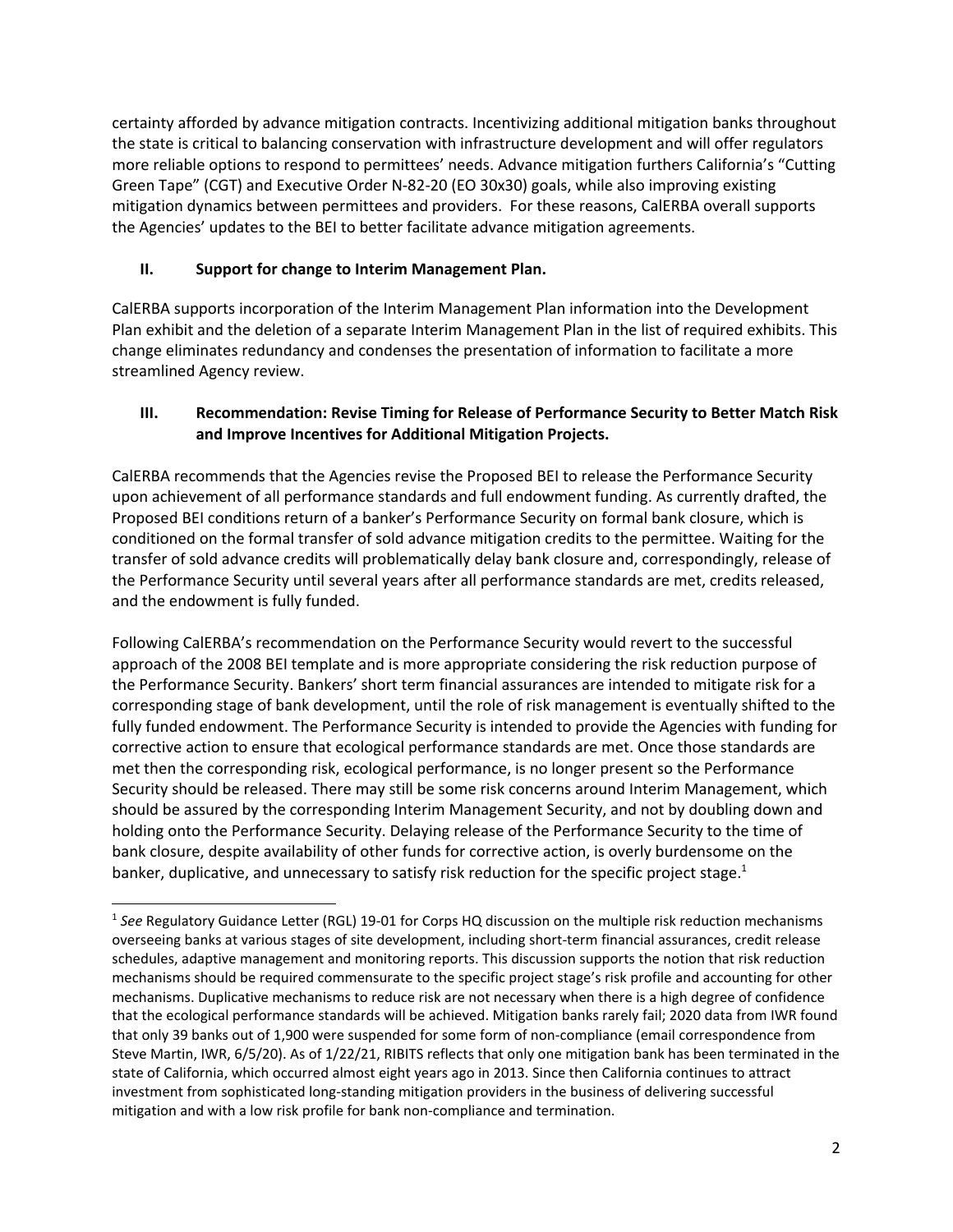Also of concern, at 20% of the mitigation site's construction costs, the Performance Security represents a significant expense for bankers. Tying up this amount of capital until the formal transfer of mitigation credits and bank closure hinders bankers' ability to invest in other much-needed restoration outcomes. Further, analyzing that the Performance Security will not be returned until bank closure and several years later than the same security was released under the 2008 BEI generally discourages bankers from investing in new mitigation projects because of a trend towards onerous financial requirements.

While the Agreement proposes an optional "Sunset Date" as a provision to address some of these concerns, the typical permittee pursuing an advance mitigation purchase is unlikely to agree to this sunset provision. CalERBA strongly recommends that the Agencies consider reverting to the practice under the 2008 BEI and release the Performance Security upon achievement of all performance standards and full endowment funding. CalERBA also welcomes the opportunity to work with the Agencies to address risk reduction and bank performance concerns that may have motivated the change to the 2017 BEI template.

As a secondary recommendation, at a minimum CalERBA requests that the Agencies revise the BEI to allow formal bank closure and return of the Performance Security prior to the transfer of all sold advance bank credits. The sold advance bank credits should be allowed to still proceed with transfer after formal closure of the bank. If there is a need for remediation at the bank site after formal closure, endowment funds can be applied for corrective action.

Lastly, CalERBA is concerned about how the change in the Proposed BEI will impact existing bank sites where the Performance Security has been returned to the Bank Sponsor but the bank has not yet transferred all sold advance credits or proceeded to bank closure. CalERBA recommends that the Agencies clarify in a guidance document accompanying the final version of the Proposed BEI that these existing banks will not be subject to the new Proposed BEI term on Performance Security and the prior BEI/instrument terms will be honored. Again, CalERBA would appreciate the opportunity for further discussion on these concerns and this recommendation with the Agencies.

### **IV. Recommendation: Strengthen language on IRT/Signatory Agencies' Responsibilities.**

CalERBA recommends that the Agencies revise Section XI(B) of the proposed BEI to use stronger language than "will make a good faith effort to review." CalERBA recommends revising the first sentence of this Section to state: "The [IRT or Signatory Agencies] shall review the annual reports and Remedial Action plans within 60 calendar days from the date of receipt of complete submittal, and shall provide a formal communication update to the Bank Sponsor if review is projected to extend beyond 60 calendar days."

Prior experience indicates that the Agencies are currently varied in their response times to such requests and that other priorities often take precedence over mitigation requests, despite good faith efforts on behalf of all parties. In some instances, major delays in review of monitoring reports, credit releases and other requests seriously hinder mitigation providers' investment-backed plans for mitigation projects and the ability to sell in-demand credits to permittees. Delays in monitoring report review also undermine ecological performance and reduction in the temporal loss of ecological services, since Agencies are later alerting mitigation providers to an adaptive management request or potential compliance concern. CalERBA recommends this stronger language in Section XI(B) and throughout the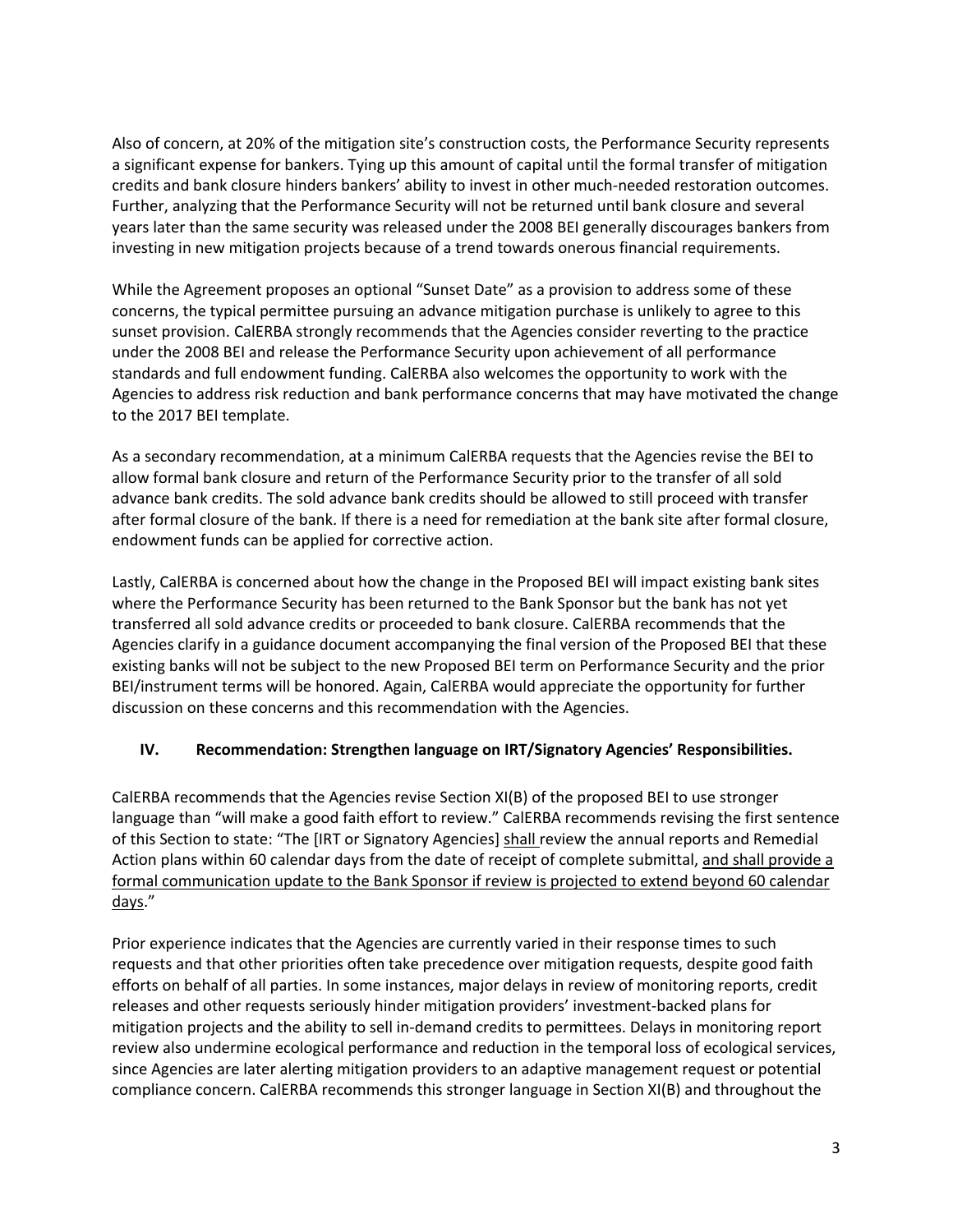BEI to clearly direct Agencies to prioritize their mitigation oversight and response obligations. This revised language would encourage faster review times and support California's goals under the CGT Initiative and EO 30x30 to accelerate restoration and protections for biodiversity.

# **V. Recommendation: Expand Section VI(A) "Financial Assurances" to accommodate use of more financial assurances than solely Letters of Credit.**

CalERBA recommends that the Agencies revise the Proposed BEI to contemplate use of performance bonds, escrow accounts, and casualty insurance as permissible financial assurances for commercial mitigation banks, in addition to letters of credit.

As stated in the 2008 Compensatory Mitigation Rule and in multiple subsequent Corps' guidance documents, "financial assurances may be in the form of performance bonds, escrow accounts, casualty insurance, letters of credit… or other appropriate instruments." <sup>2</sup> CalERBA members have worked successfully with other Corps Districts that permit use of multiple types of financial assurances, including bonds, escrow accounts, and casualty insurance. Additionally, members have seen the successful use of bonds in many other state led environmental initiatives. Permitting Bank Sponsors to flexibly utilize a wider range of financial assurance options will attract more business models and investment to mitigation bank projects. CalERBA recognizes that some Agencies' staff may be most comfortable with letters of credit and unfamiliar with the mechanics of other types of financial assurances. CalERBA members are available to review these Agency concerns and offer training support as needed.

# **VI. Recommendation: Streamline amendments to existing BEIs when amendments are requested to align with the Proposed BEI and Agreement language.**

CalERBA recommends that the Agencies commit to an expedited approval policy for mitigation providers' requests to amend prior approved BEIs to incorporate the Proposed BEI's modified provisions and references to the Agreement as needed. Existing mitigation banks should also have the opportunity to pursue advance credit sales to permittees and have those credit sales acknowledged by the Agencies and tracked in RIBITs, and should not be at a disadvantage due to use of a prior BEI template. Even under an expedited process, we recognize that staff have limited capacity to process a multitude of amendment requests at one time. We suggest giving priority to BEI amendment requests from banks with contracts in place for agency advance mitigation sales.

For amendment requests that solely relate to changes to align with the Proposed BEI and Agreement, Bank Sponsors should not be charged a CDFW review fee since such changes are to conform to the Agencies' proposed language, and not a change induced by the Bank Sponsor. Alternatively, if a CDFW review fee is assessed, the amendment should be classified as a "simple" rather than "complex" amendment request.

# **VII. Recommendation: Prioritize funds for the mitigation program and train staff to adhere to the BEI Template for more streamlined reviews that meet regulatory timelines.**

While templates are an important tool to streamline review of proposed mitigation banks, the Agencies' commitment to efficient implementation of the template during the review process is just as critical. In 2012, the state legislature, CDFW and the mitigation community agreed on a fee schedule for mitigation

l

<sup>2</sup> *See* 33 CFR 332.3(n)(2); RGL 5-01; RGL 19-01, p. 8.